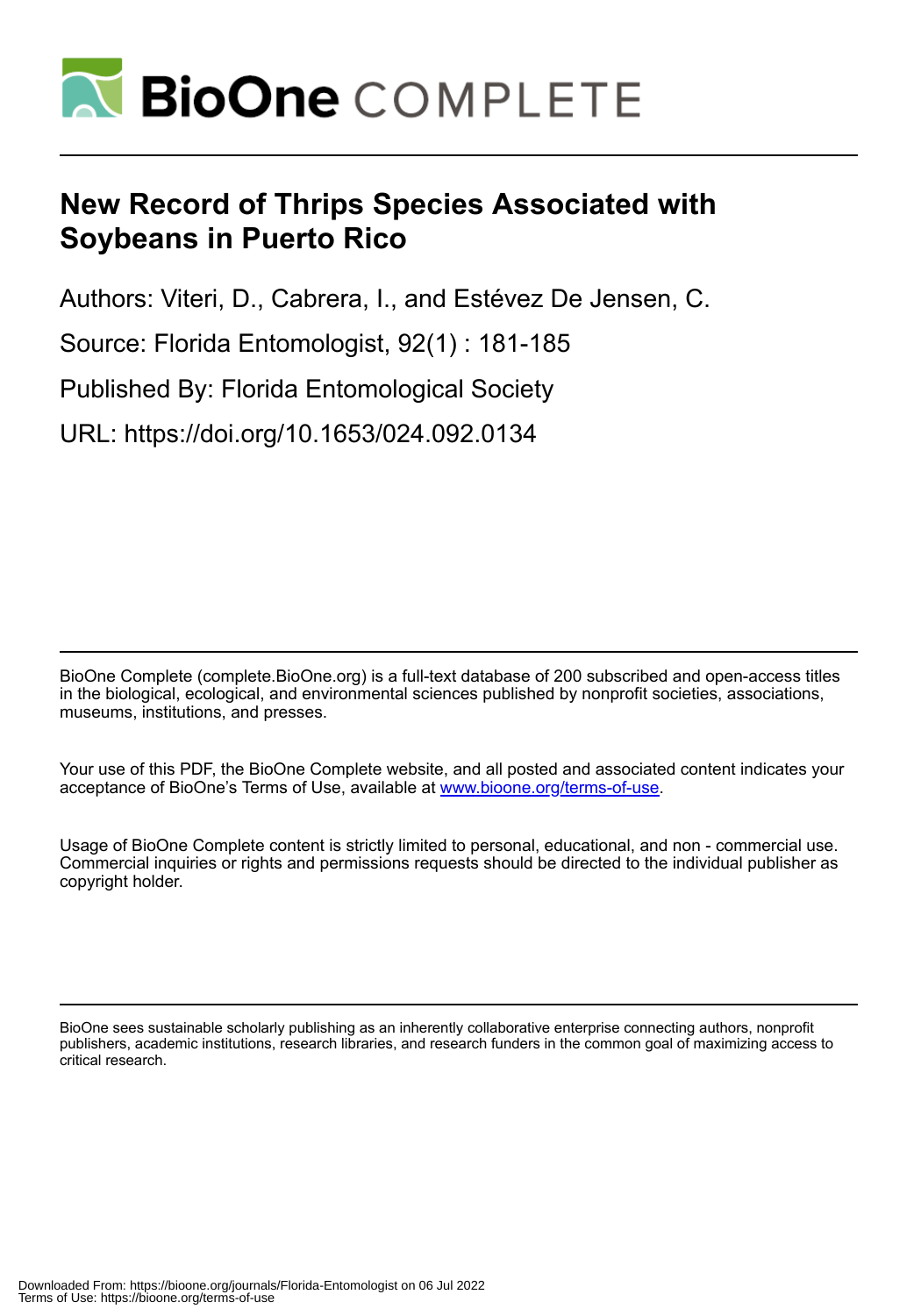## NEW RECORD OF THRIPS SPECIES ASSOCIATED WITH SOYBEANS IN PUERTO RICO

D. VITERI, I. CABRERA AND C. ESTÉVEZ DE JENSEN

1 Crop Protection Department, College of Agriculture Science, University of Puerto Rico, Mayagüez 00681-9030

This is the first record of *Caliothrips phaseoli* Hood, *Frankliniella gossypiana* Hood and, *Echinothrips americanus* (Morgan) attacking soybean, *Glycine max* (L.) Merrill, in Puerto Rico. These species have not been reported previously in the island (Matorell 1976; Medina 2003). Thrips are important pests in many soybean production areas due to the feeding injury caused by larvae and adults and the indirect damage caused by transmission of tospoviruses (Almeida et al. 2003; Gent et al. 2004). Soybeans are mainly grown in winter nurseries in Puerto Rico with approximately 1,000 acres. During the 2006-2007 seasons, 3 replicated sentinel plots of soybeans were monitored for arthropods in Adjuntas, Isabela, and Juana Diaz, and soybean seedlings were evaluated in greenhouse conditions at Rio Piedras. Thrips were abundant in leaves and flowers in the 4 locations, but the new species record came from Juana Díaz and Rio Piedras. Soybean line 2053A was sampled every 7 d in V2 to R5 growth stage in 2 consecutive plantings in the sentinel plot. Thrips were collected from the plant tissue and placed in bottles with 70% ethyl alcohol. The insects were clarified with 5% potassium hydroxide for 30 s and mounted on slides with Canada balsam. Slides were dried at 30°C for 24 h. A Taxonomic Key for Thysanoptera was used for species identification and determination of sex for each specimen (Moritz et al. 2004; Mound & Marullo 1996).

Five females of American bean thrips, *Caliothrips phaseoli,* were identified on soybean leaves at Juana Díaz in Nov 2006 and 2007. Adults were dark brown with 8 antennal segments (Fig. 1). Antennal segments III-V were yellow with brown shading apically. The head and pronotum have internal sculptured markings (Fig. 2). The pronotum has no long setae. Forewing brown with 3 subapically transverse bands and a subbasally white band. The medially band was light brown (Fig. 1). Forewing color at extreme apex dark. Forewing second vein with 6 setae (Fig. 3). Metanotum without campaniform sensilla. Metathoracic endofurca elongate and lyre shape (Fig. 4). Sculpture on lateral thirds of tergites III-VI comprised mainly of transverse parallel lines (Fig. 5). Tergite VIII with craspedum medially (Fig. 6). *Caliothrips phaseoli* has been reported as an economically important pest of soybean in Mexico and of dry beans in the United States and in Central and South America (Irwin et al. 1979; Mound & Marullo 1996).

*Echinothrips americanus* was collected on soybean leaves from a greenhouse at Rio Piedras Experimental Station in 2007. Altogether, 20 specimens were collected with a sex radio of 1 male per 3 females. The adults were dark brown with 8 antennal segments. The head was prolonged in front of the compound eyes (Fig. 7). Head and pronotum with internal sculptured markings (Fig. 8). Metanotum reticulate, with median small setae that arise near to the anterior margin. Tergites II-VIII with pair of long setae medially (Fig. 9). Tergite VIII with a complete comb of slender microtrichia (Fig. 10). Sternites III-VIII on males each with small circular glandular areas (Fig. 11). *Echinothrips americanus* caused leaf chlorosis and bronzing when the population average was 16 adults per trifoliate (Fig. 12). *Echinothrips americanus* is a polyphagous leaf feeder reported as a pest in ornamental crops (Oetting et al. 1993). In Florida hosts included the beggar weed *Desmodium tortuosum* (Sul.) (Childers & Nakahara 2006).

*Frankliniella gossypiana* was identified in soybean sentinel plots in Juana Diaz in Oct 2007. A total of 9 specimens  $(4253)$  were collected from leaves and flowers. The adults were yellow with 8 antennal segments (Fig. 13). Antennal segment III pedicel simple (Fig. 14). Antennal VIII was 12 μm length and 4 μm width. Ocellar setae III arising within ocellar triangle (Fig. 15). Postocular setae IV large (Fig. 16). Pronotum was 162.5 μm length and anteromarginal setae was 50 μm length (Fig. 17). Tergite VIII with posteromarginal comb of microtrichia complete (Fig. 18). On the tergite X, B1 and B2 setae were 80 and 95 μm length, respectively. *Frankliniella gossypiana* is reported as a feeding on *Phaseolus* sp. and *Pisum* sp., in USA, Mexico, Nicaragua, and Peru (Maes 2007).

#### MATERIAL STUDIED

Two females of *Caliothrips phaseoli* on leaves of *G. max*, from Juana Diaz, P.R. 31.x.2006 and 24.x.2007 (D. Viteri), deposited in Museum of Entomology and Tropical Biodiversity (METB) Agricultural Experiment Station, University of Puerto Rico, Rio Piedras, Puerto Rico (PR. Acc. No. 01-2008) and (PR. Acc. No. 02-2008). Two males of *Echinothrips americanus* on leaves of *G.max*, from Rio Piedras, P.R. 9.ix.2007 and 2.xi.2007 (D.Viteri), in METB (PR. Acc. No. 03-2008) and (PR. Acc. No. 04- 2008). And two females of *Frankliniella gossypiana* on flower of *G.max* from Juana Diaz P.R. 24.x.2007 (D. Viteri) in METB (PR. Acc. No. 05-2008).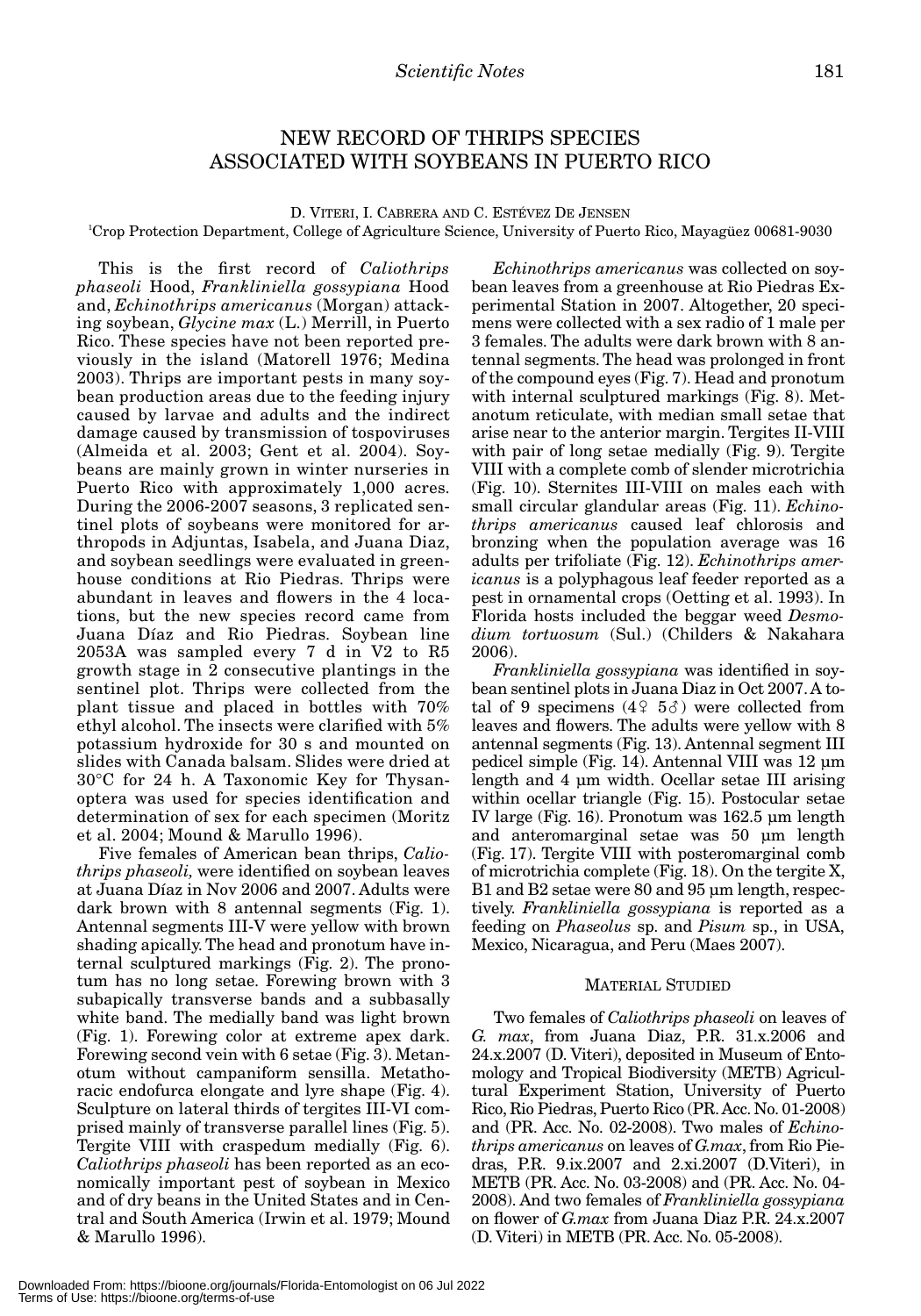

Figs. 1-6 *Caliothrips phaseoli.* 1, Forewing (10X); 2, Pronotum sculpture markings (40X); 3, Forewing second vein (40X); 4, Metathoracic endofurca (40X); 5, Sculpture on lateral thirds tergites (40X); 6, Tergite VIII shape (20X).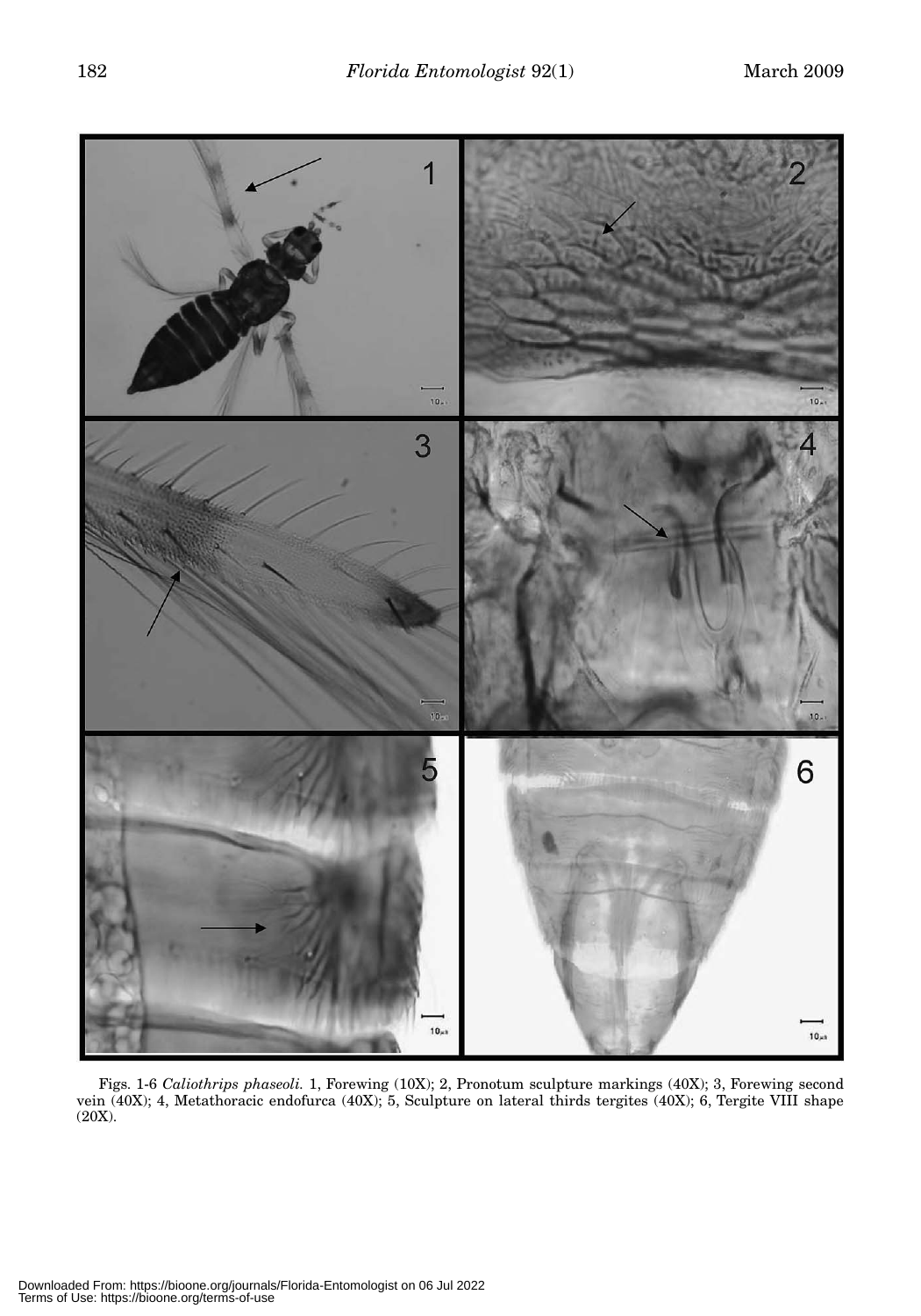

Figs. 7-12 *Echinothrips americanus.* 7, Head shape (40X); 8, Pronotum sculpture markings (40X); 9, Tergites long setae medially (40X); 10, Comb with slender microtrichia (100X); 11, Male circular glandular areas (20X); 12, Mechanical injury caused on soybean leaves.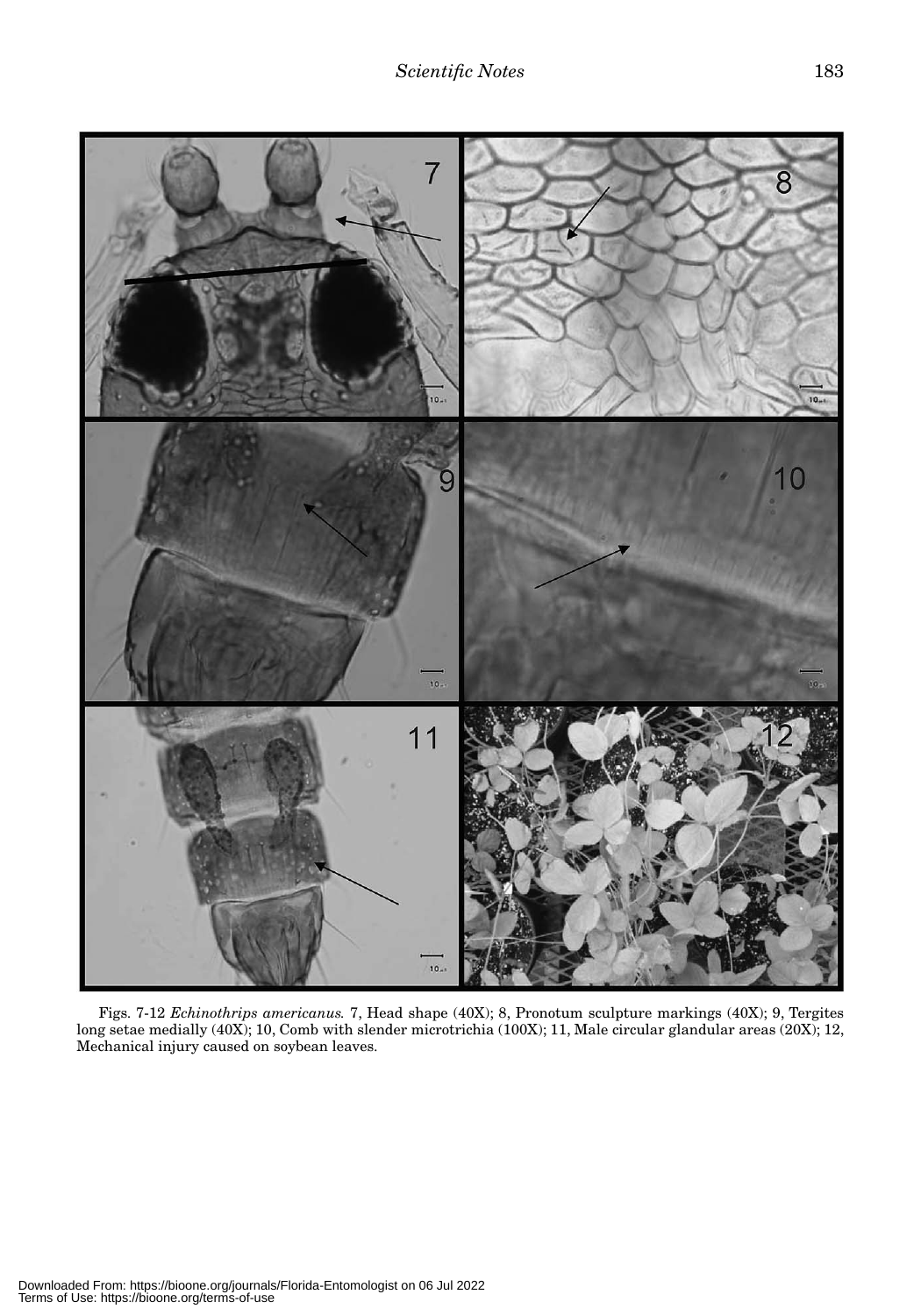

Figs. 13-18 *Frankliniella gossypiana.* 13, Female (10X); 14, Antennal segment III pedicel simple (40X); 15, Ocellar setae III position (40X); 16, Postocular setae IV (40X); 17, Pronotum anteromarginal setae; 18, Tergite VIII posteromarginal comb of microtrichia (100X).

### SUMMARY

Thrips identified as *Caliothrips phaseoli* Hood, *Frankliniella gossypiana* Hood, and *Echinothrips americanus* (Morgan) were observed using soybean as a host in Puerto Rico for the first time. Natural enemies and economic impact are unknown.

Supplemental Material: Color photographs online at http://www.fcla.edu/FlaEnt/fe921.htm